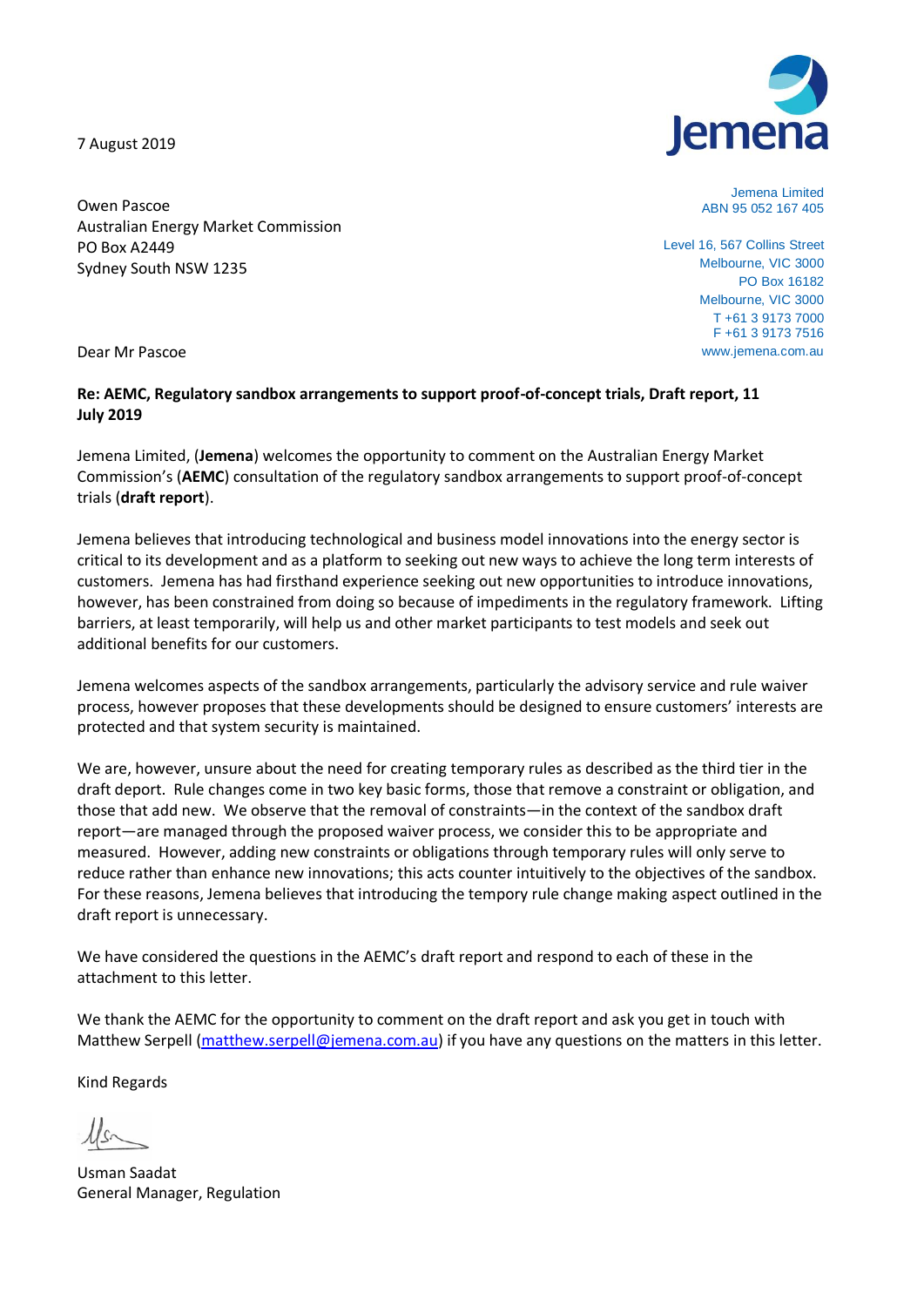| <b>AEMC Question</b>                                                                                                                                        | Jemena's response                                                                                                                                                                                                                                                                                                                                                  |
|-------------------------------------------------------------------------------------------------------------------------------------------------------------|--------------------------------------------------------------------------------------------------------------------------------------------------------------------------------------------------------------------------------------------------------------------------------------------------------------------------------------------------------------------|
| <b>QUESTION 1: INNOVATION INQUIRY SERVICE</b>                                                                                                               |                                                                                                                                                                                                                                                                                                                                                                    |
| Will the proposed design of the innovation<br>inquiry service improve the level of guidance<br>available to proof-of-concept trial proponents?              | We believe the inquiry service will assist<br>proponents of innovations, particularly for new<br>entrants and smaller operators. Jemena<br>suggests, however, that in designing the<br>service, the AER act as a single point for<br>communications, taking on coordination<br>activities across other regulatory agencies such<br>as AEMC and AEMO.               |
| <b>QUESTION 2: AER SANDBOX WAIVERS SCOPE</b><br>OF POWER                                                                                                    |                                                                                                                                                                                                                                                                                                                                                                    |
| (a) Do you agree with the proposed extension<br>of the powers of the AER to grant regulatory<br>relief to innovative trials facing a regulatory<br>barrier? | We believe that customers long term interests<br>are best served through innovations and that<br>the AER is best placed-amongst the regulatory<br>authorities-to facilitate relief of market<br>restrictions.                                                                                                                                                      |
| (b) Do you agree the waiver power should<br>encompass the National Gas Rules? Why or<br>why not?                                                            | Jemena believes that the powers should be<br>granted to the AER to provide relief from the<br>National Gas Rules also. For similar reasons to<br>Jemena's position on innovations in the<br>electricity sector, innovations arise in the gas<br>sector too, and that through new initiatives, the<br>long term interests of gas customers can also<br>be achieved. |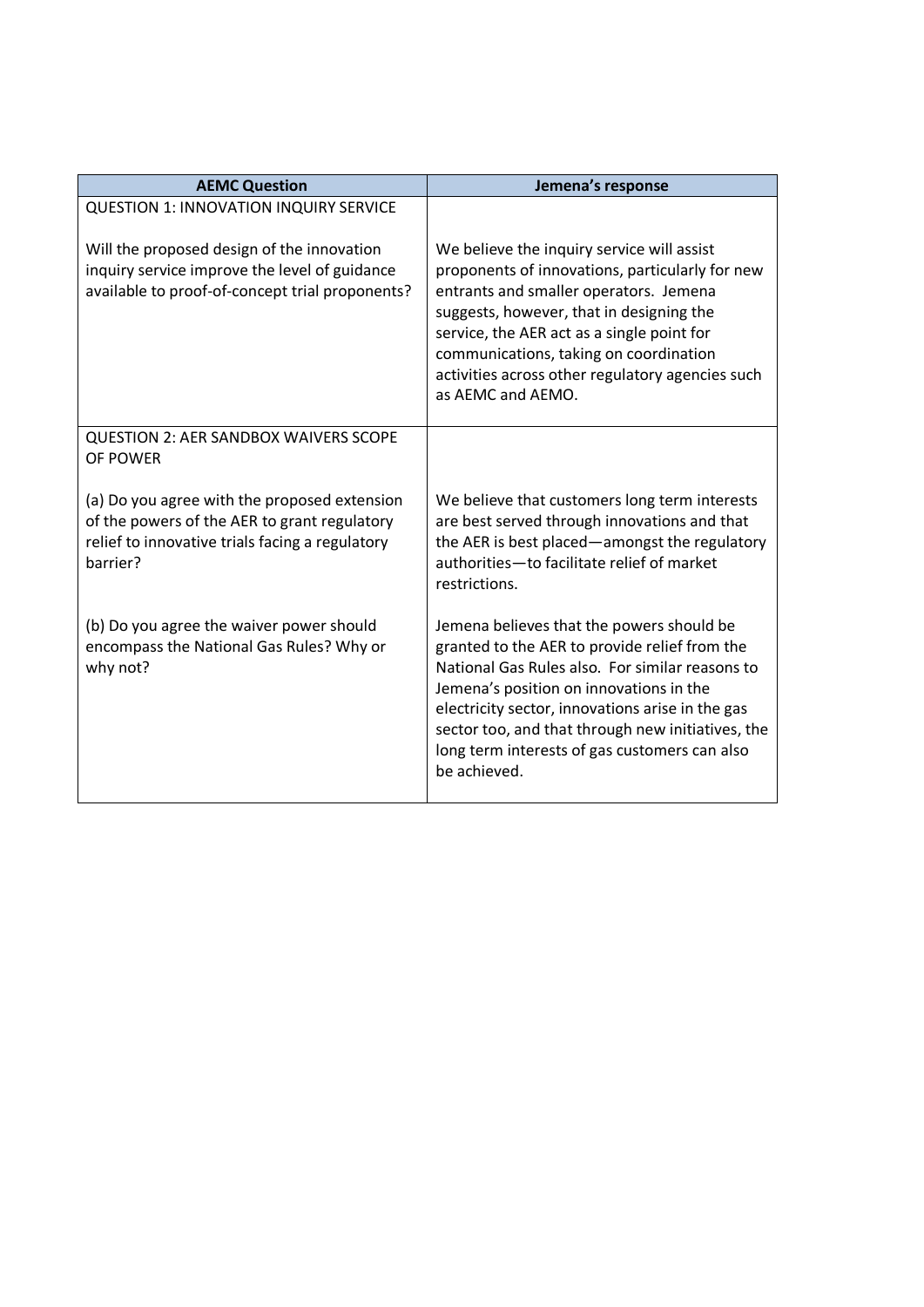| <b>AEMC Question</b>                                                                                                                                                                                                        | Jemena's response                                                                                                                                                                                                                                                                                                                                                                                                                                                                                                                                               |
|-----------------------------------------------------------------------------------------------------------------------------------------------------------------------------------------------------------------------------|-----------------------------------------------------------------------------------------------------------------------------------------------------------------------------------------------------------------------------------------------------------------------------------------------------------------------------------------------------------------------------------------------------------------------------------------------------------------------------------------------------------------------------------------------------------------|
| <b>QUESTION 3: REGULATORY WAIVERS</b><br><b>IMPLEMENTATION</b>                                                                                                                                                              |                                                                                                                                                                                                                                                                                                                                                                                                                                                                                                                                                                 |
| (a) Should there be a time-limit on the waiver<br>application process, if so, what time-frame<br>would be appropriate?                                                                                                      | There is no imperative for a proponent of a<br>waiver to implement administrative closure,<br>and without a default administrative tidy<br>process, the market could become unruly and<br>more difficult to navigate. For this reason,<br>Jemena believes that there should be a time<br>limit on the duration of waivers to allow the<br>market to revert to normal operation. The<br>extent of the time-limit should be decided by<br>the AER at the time a waiver is considered and<br>to be informed by the proponent and broader<br>industry consultation. |
| (b) Should the AER be able to extend regulatory<br>waivers to allow successful trials to become<br>fully compliant with the rules?                                                                                          | Proponents of successful innovations, and also<br>other market participants, should not be<br>inhibited from continuing to provide<br>innovations because of administrative<br>constraints in the rule change process.<br>However, that extension should be conditional<br>on, (i) a commitment within a short time period<br>to lodge a submission to the AEMC for a<br>permanent rule change, and (ii) that the length<br>of the extension is the latter of the time of the<br>AEMC makes a decision or the time the rule<br>change comes into effect.        |
| (c) Are the proposed provisions made in the<br>regulatory waiver framework sufficient to<br>protect customers from unintended<br>consequences of participating or being<br>impacted by the conduct of a trial?              | Jemena believes that protections should be in<br>place-including an option to step out of a<br>trial-to ensure customers are not harmed or<br>to address unintended consequences that<br>might arise from the granting of a waiver.                                                                                                                                                                                                                                                                                                                             |
| (d) Is the proposed process of stakeholder<br>consultation sufficient to allow market<br>participants and consumers and their<br>representatives to fully engage with the AER as<br>part of the waiver application process? | Jemena believes it is imperative that public<br>consultation is administered to allow<br>stakeholders the opportunity to comment on<br>matters that might affect them or the<br>operations of the energy system. The<br>consultation must be public.                                                                                                                                                                                                                                                                                                            |
| <b>QUESTION 4: TRIAL RULE MAKING PROCESS</b>                                                                                                                                                                                |                                                                                                                                                                                                                                                                                                                                                                                                                                                                                                                                                                 |
| (a) Is the proposed process necessary and<br>appropriate for a trial rule change?<br>(b) Should there be an opportunity to make<br>submissions or for other prospective<br>participants to join the trial? Why or why not?  | Jemena does not believe creating temporary<br>rules is of value to sandbox trials. Having said<br>that, any rule change consideration must be<br>public to allow all stakeholders to comment.                                                                                                                                                                                                                                                                                                                                                                   |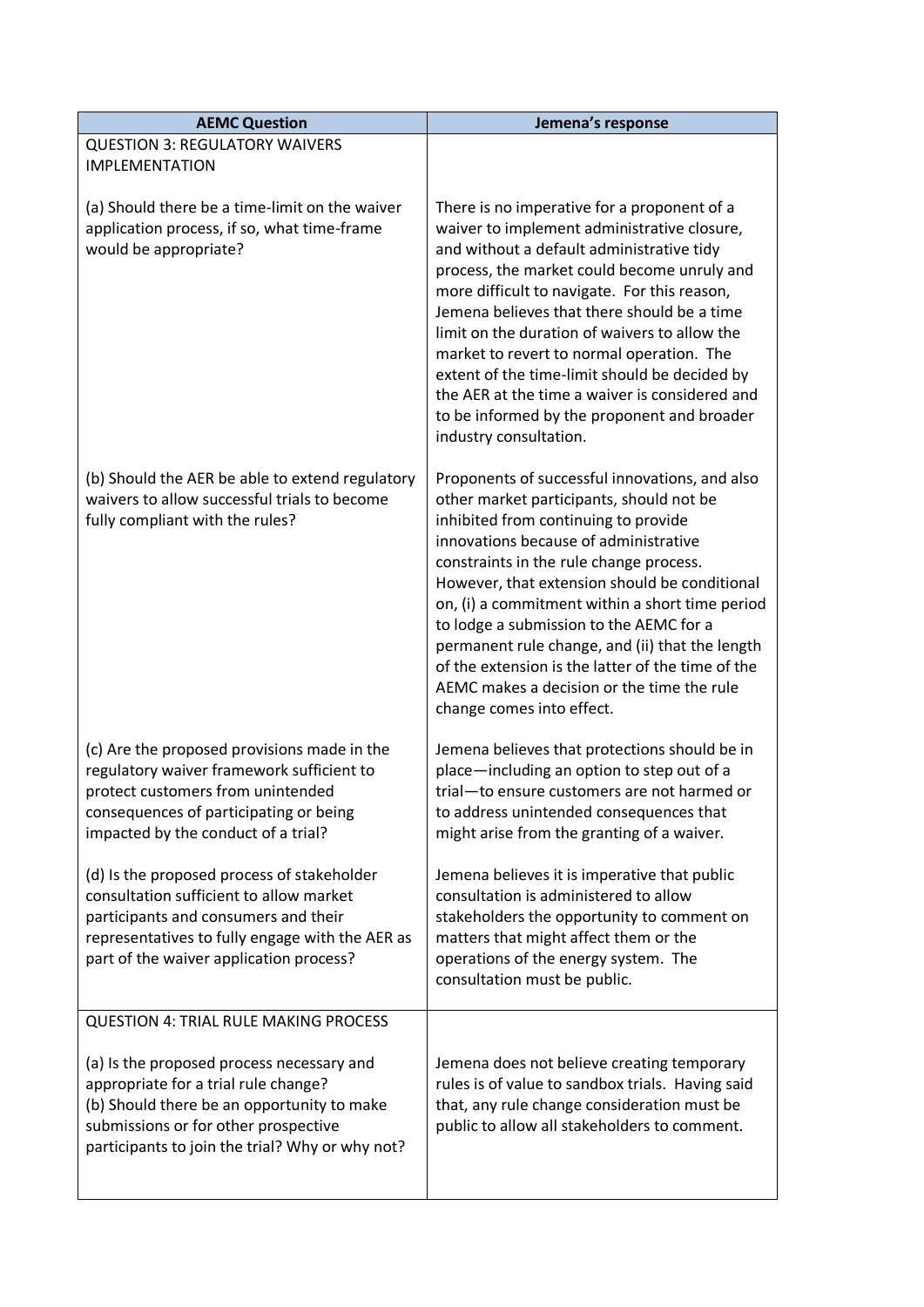| <b>AEMC Question</b>                                                                                                                                                                                                                                                                                                                  | Jemena's response                                                                                                                                                                                                                                                                                                                                      |
|---------------------------------------------------------------------------------------------------------------------------------------------------------------------------------------------------------------------------------------------------------------------------------------------------------------------------------------|--------------------------------------------------------------------------------------------------------------------------------------------------------------------------------------------------------------------------------------------------------------------------------------------------------------------------------------------------------|
| <b>QUESTION 5: NATIONAL GAS RULES</b>                                                                                                                                                                                                                                                                                                 |                                                                                                                                                                                                                                                                                                                                                        |
| Do you agree that the trial rule making process<br>should encompass the National Gas Rules? Why<br>or why not?                                                                                                                                                                                                                        | Jemena believes that the recommendations in<br>the draft report should be extended to the<br>National Gas Rules. For similar reasons to<br>Jemena's position on innovations in the<br>electricity sector, innovations arise in the gas<br>sector and that through new initiatives that the<br>long term interests of gas customers can be<br>achieved. |
| <b>QUESTION 6: RULE MAKING TESTS</b>                                                                                                                                                                                                                                                                                                  |                                                                                                                                                                                                                                                                                                                                                        |
| Do you agree that the existing rule making tests<br>are the most appropriate test for trial rule<br>changes? Why or why not?                                                                                                                                                                                                          | Jemena does not believe that making changes<br>to facilitate the creation of temporary rules is<br>of value to sandbox trials.                                                                                                                                                                                                                         |
| <b>QUESTION 7: LODGING A TRIAL RULE CHANGE</b><br><b>PROPOSAL</b>                                                                                                                                                                                                                                                                     |                                                                                                                                                                                                                                                                                                                                                        |
| Do you agree with the Commission's draft<br>recommendation that any person should be<br>able to submit a trial rule change proposal?<br>Why or why not?                                                                                                                                                                               |                                                                                                                                                                                                                                                                                                                                                        |
| <b>QUESTION 8: RULE LODGEMENT</b><br><b>PRECONDITIONS</b>                                                                                                                                                                                                                                                                             |                                                                                                                                                                                                                                                                                                                                                        |
| Are the existing rule change request<br>requirements appropriate? Should additional<br>requirements, such as demonstrating that the<br>trial cannot otherwise be carried out, be met<br>prior to a rule change process commencing?                                                                                                    |                                                                                                                                                                                                                                                                                                                                                        |
| QUESTION 9: APPLICABILITY OF THE TRIAL RULE<br><b>CHANGE PROCESS</b>                                                                                                                                                                                                                                                                  |                                                                                                                                                                                                                                                                                                                                                        |
| Should the trial rule change process be<br>restricted to a time limited trial, where the trial<br>has a reasonable prospect of delivering a<br>material benefit to consumers and where<br>consideration of a permanent rule change<br>would otherwise be hampered through<br>inadequate information or experience? Why or<br>why not? |                                                                                                                                                                                                                                                                                                                                                        |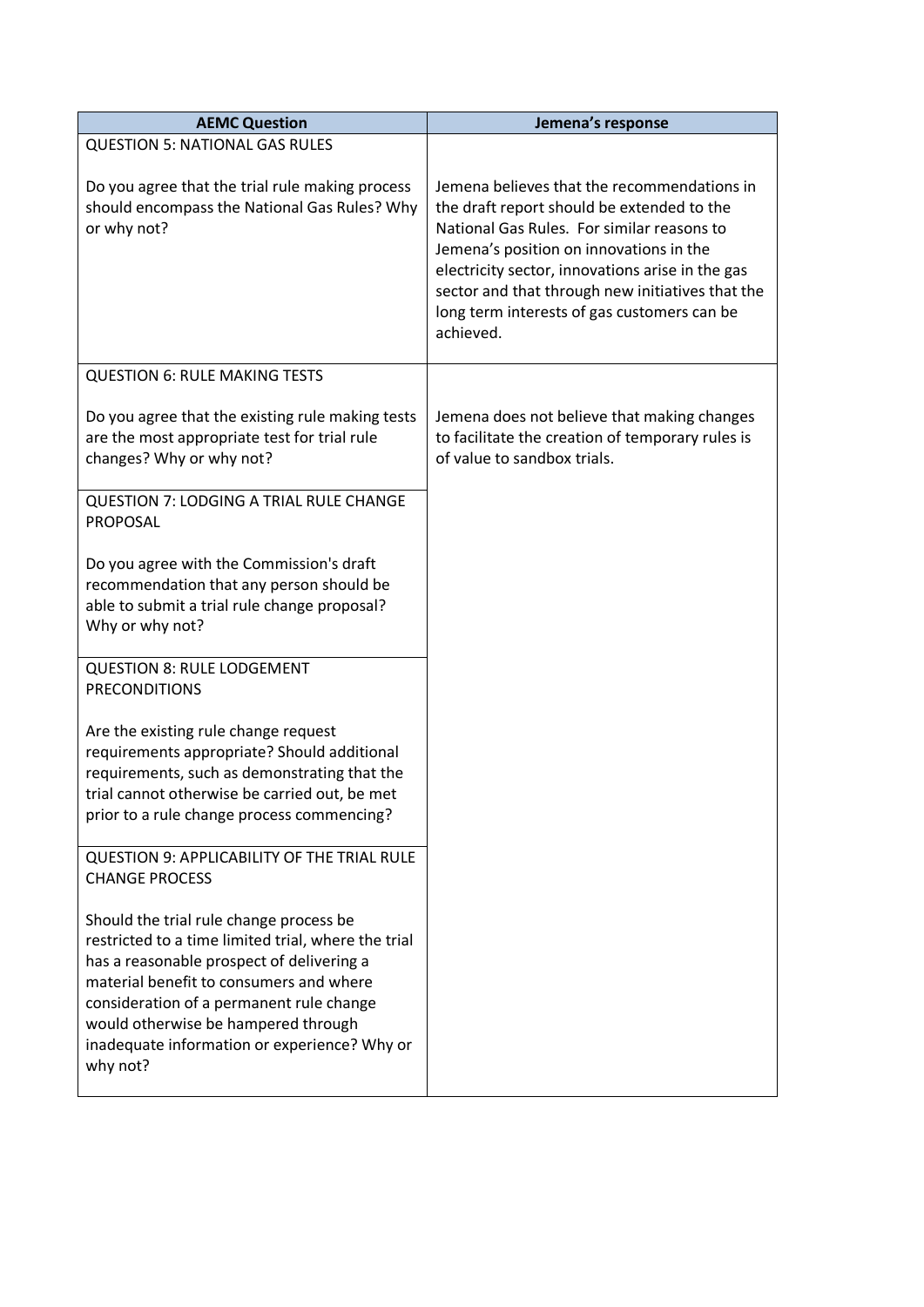| <b>AEMC Question</b>                                                                                                                                                                                                                                       | Jemena's response                                                                                                                       |
|------------------------------------------------------------------------------------------------------------------------------------------------------------------------------------------------------------------------------------------------------------|-----------------------------------------------------------------------------------------------------------------------------------------|
| <b>QUESTION 10: TRIAL RULE SCOPE</b>                                                                                                                                                                                                                       |                                                                                                                                         |
| Should a trial rule be restricted to a particular<br>participant in a manner similar to participant<br>derogations or should it accessible to other<br>parties conducting similar trials? Does it<br>depend on the circumstances? Why or why<br>not?       |                                                                                                                                         |
| <b>QUESTION 11: INFORMATION REQUIREMENTS</b>                                                                                                                                                                                                               |                                                                                                                                         |
| What additional information requirements<br>should attach to the trial rule change process?<br>Why?                                                                                                                                                        |                                                                                                                                         |
| <b>QUESTION 12: TRIAL RULE CHANGE</b><br><b>CONDITIONS</b>                                                                                                                                                                                                 |                                                                                                                                         |
| Should the AEMC have the ability to impose<br>conditions on the use of the trial rule and the<br>trial proponent? Why or why not?                                                                                                                          |                                                                                                                                         |
| <b>QUESTION 13: PROCESS TERMINATION</b>                                                                                                                                                                                                                    |                                                                                                                                         |
| Should the Commission have the ability to<br>terminate a trial rule change process that is in<br>progress? If so, what criteria should apply?                                                                                                              |                                                                                                                                         |
| <b>QUESTION 14: PATHWAY TO RULE CHANGE</b>                                                                                                                                                                                                                 |                                                                                                                                         |
| Do the current rule change process options<br>(standard, fast-track and expedited) provide an<br>appropriate pathway for successful trials to<br>lead to full rule change ? Is there another<br>appropriate pathway for trials to lead to rule<br>changes? | Jemena believes that the current rule change<br>making process is sufficient to meet the<br>objectives as outlined in the draft report. |
| <b>QUESTION 15: TRIAL RULE CHANGE FEES</b>                                                                                                                                                                                                                 |                                                                                                                                         |
| Should the Commission recover some or all of<br>its costs through a fee paid by trial rule change<br>proponent?                                                                                                                                            | Jemena does not believe that making changes<br>to facilitate the creation of temporary rules is<br>of value to sandbox trials.          |